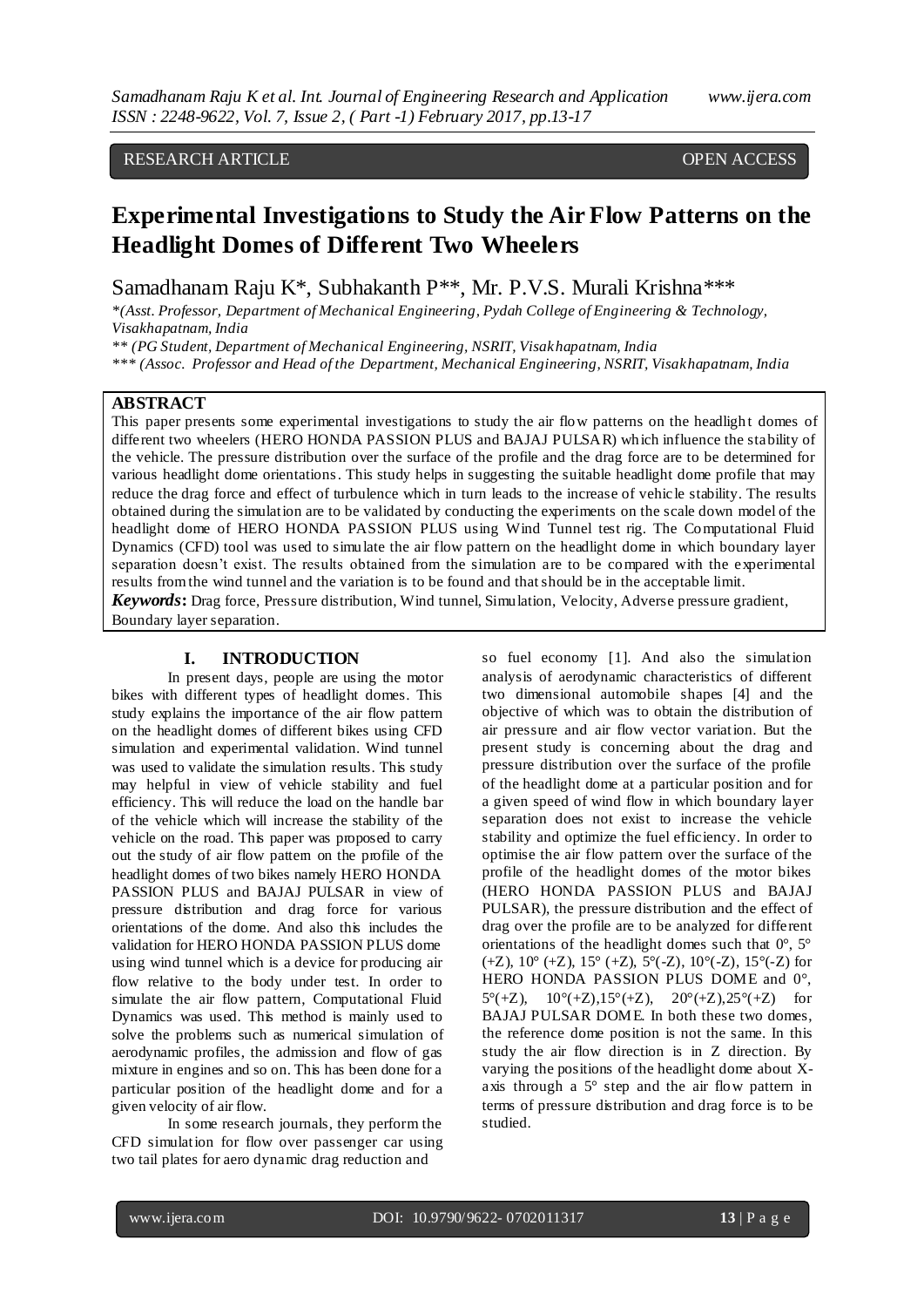## **II. GEOMETRY CREATION**

The geometries of the headlight domes of HERO HONDA PASSION PLUS (a) and BAJAJ PULSAR (b) have shown in the figure 1. These were created in the ICEM CFD software by taking the dimensions of the headlight domes in X, Y and Z directions. The geometry creation [5] was carried out through the steps like creation of points, creation of lines or curves, creation of surfaces. After the creation of geometry, it was imported to the Ansys workbench design modeler in which the domain was created around the profile of the headlight dome of a two wheeler. In this design modeler, scaling has to be given to the profile in order to validate the simulation with the experimentation using wind tunnel. The model which was created in the ICEM CFD should be scaled down to satisfy the requirements of the dimensions of the wind tunnel which is a suction type and open circuit wind tunnel.



**(a) Hero Honda passion plus dome.** 



**(b) Bajaj Pulsar dome. Fig. 1.** Geometries of headlight domes.

Scaling factor for Hero Honda passion plus profile,  $S.F = 0.005$ 

Scaling factor for Bajaj Pulsar profile,  $S.F = 0.0045$ For experimental validation, the surface area of the test section of wind tunnel was considered to be  $900 \text{ cm}^2$ . Drag force can be calculated as;

Drag force = average pressure obtained \* surface area

| Table 1: S.F's for Hero Honda dome. |                   |                                         | Table 2: S.F's for Bajaj Pulsar dome |                   |                                     |
|-------------------------------------|-------------------|-----------------------------------------|--------------------------------------|-------------------|-------------------------------------|
| Angular<br>position                 | S.F for<br>Domain | <b>Effecti</b><br>ve<br>Area<br>(sq.cm) | Angular<br>position                  | S.F for<br>Domain | <b>Effective</b><br>Area<br>(sq.cm) |
| 0 <sup>o</sup><br>(reference)       | 0.6525            | 900.76                                  | $0^\circ$ (reference)                | 0.678             | 900.43                              |
| $5^{\circ}$ (+Z)                    | 0.6475            | 900.8                                   | $5^{\circ}$ (+Z)                     | 0.673             | 900.02                              |
| $10^{\circ}$ (+Z)                   | 0.6434            | 900.71                                  | $10^{\circ}$ (+Z)                    | 0.669             | 900.05                              |
| $15^{\circ}$ (+Z)                   | 0.6402            | 900.54                                  | $15^{\circ}$ (+Z)                    | 0.666             | 900.56                              |
| $5^{\circ}$ (-Z)                    | 0.6585            | 900.78                                  | $20^{\circ}$ (-Z)                    | 0.6635            | 900.24                              |
| $10^{\circ}$ (-Z)                   | 0.6655            | 900.8                                   |                                      |                   |                                     |
| $15^{\circ}$ (-Z)                   | 0.6696            | 900.09                                  | $25^{\circ}$ (-Z)                    | 0.662             | 900.45                              |

# **III. MESH GENERATION**

Basically simulation in CFD can be performed in these following steps such as geometry creation, mesh generation, pre-processing, solving and post-processing. For mesh generation, in details of mesh, the relevance centre of sizing was taken as fine and the method of assembly meshing was taken as tetrahedrons. The mesh generation for both the domes shown in figure 2 and in wire frame model.



(a) Meshing of Hero Honda dome.

(b) Meshing of Bajaj Pulsar dome. Fig. 2. Meshing of headlight domes.

In pre-processing, material properties and boundary conditions have to be given to perform the solution in FLUENT.

Boundary conditions:

Inlet condition: velocity (21. 36 m/s)

Outlet condition: pressure (0 Pa)

Wall condition: stationary and no slip



(a) Boundaries of Hero Honda dome. (b) Boundaries of Bajaj Pulsar dome. Fig. 3. Boundaries of headlight domes.

The figure 3 shows that the model with boundaries.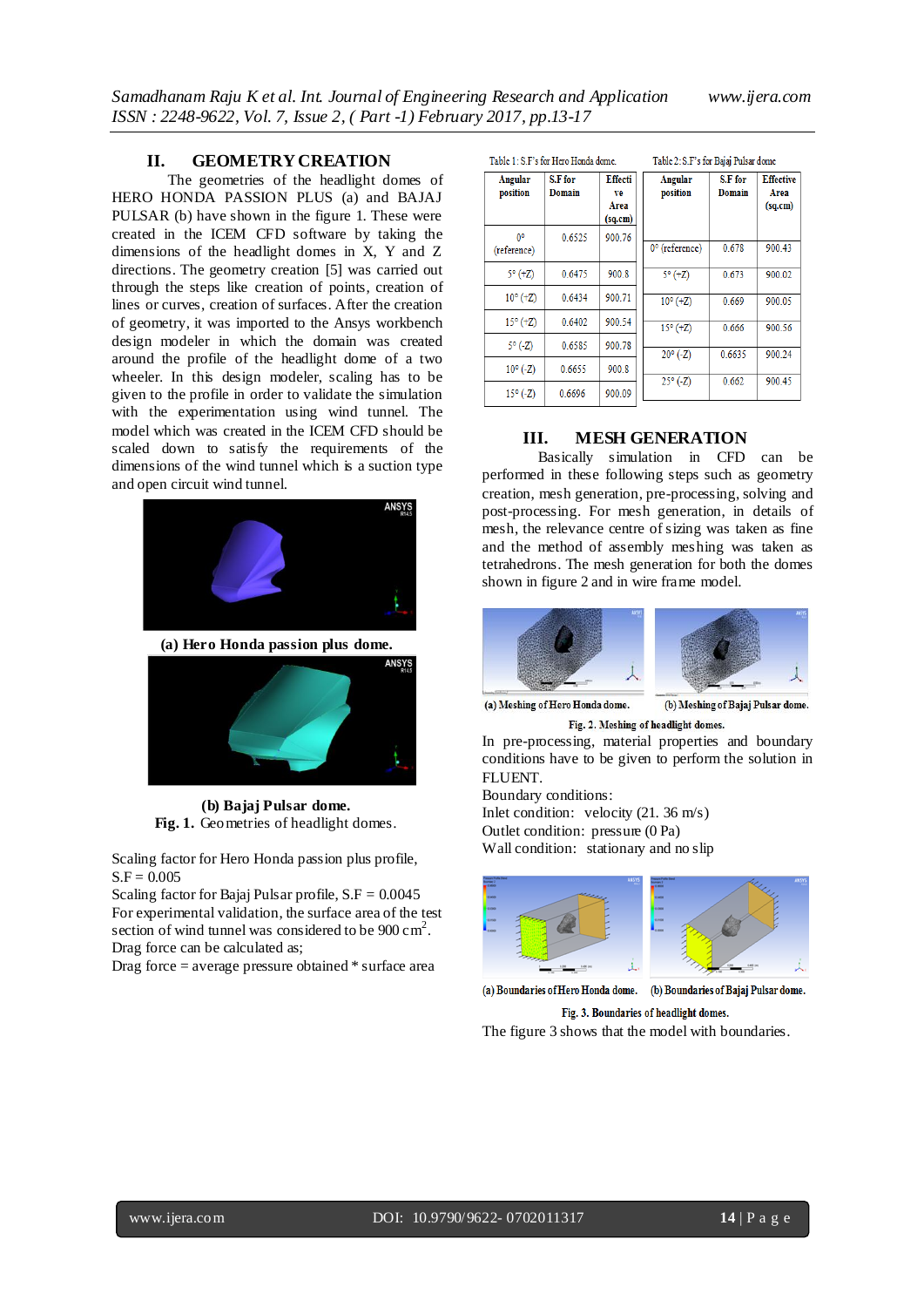



**Fig. 4.** Solution of Hero Honda dome.

The above figure 4 shows that the scaled residuals of continuity, x-momentum, y-momentum and z-momentum. At the end of each solver iteration, the residual sum for each of the conserved variables is computed and stored, thereby recording the convergence history. This history is also saved in the data file. On a computer with infinite precision, these residuals will go to zero as the solution converges.



Fig. 5. Pressure distribution and Stream lines for Hero Honda dome.

Pressure Distribution in Pa: 411.4, 339.7, 268.0, 196.3, 124.7, 52.97, -18.71, - 90.39, -162.1, -233.8, -305.4 Average Static Pressure Obtained,  $P = -200.31$  Pa. Drag obtained, F = -200.31\*900.76\*10^-4  $= -18.04$  N

Check for boundary layer separation:

Flow separation occurs when the boundary layer travels far enough against an adverse pressure gradient [(∂P/∂x)>0] that the speed of the boundary layer relative to the object falls almost to zero. The fluid flow becomes detached from the surface of the object, and instead takes the forms of eddies and vortices.

From the pressure distribution,  $(\partial P/\partial x)$  is less than zero and so boundary layer separation does not exist at this particular velocity.





**Fig. 6.** Solution of Bajaj Pulsar dome.

The above figure 6 shows that the scaled residuals of continuity, x-momentum, y-momentum and zmomentum. At the end of each solver iteration, the residual sum for each of the conserved variables is computed and stored, thereby recording the convergence history.



Fig. 7. Pressure distribution and Stream lines for Bajaj Pulsar dome.

Pressure Distribution in Pa:

391.5, 324.9, 258.2, 191.5, 124.9, 58.20, -8.469, - 75.14, -141.8, -208.5, -275.1 Average Static Pressure Obtained, P = -187.10 Pa. Drag obtained,  $F = -179.10*900.05*10^2-4$  $= -16.84 N$ 

From the pressure distribution,  $(\partial P/\partial x)$  is less than zero and so boundary layer separation does not exist at this particular velocity. The tables  $3 \& 4$  shows that the average static pressure distribution and drag for both the headlight domes respectively.

For different orientations of the dome about X-axis, the values for the pressure distribution and drag force of both the domes have shown in the above tables 3 and 4 for HERO HONDA PASSION PLUS and BAJAJ PULSAR respectively. BAJAJ PULSAR dome has low values of drag force comparatively with the HERO HONDA PASSION PLUS dome. Here, all the values are negative in sign convention.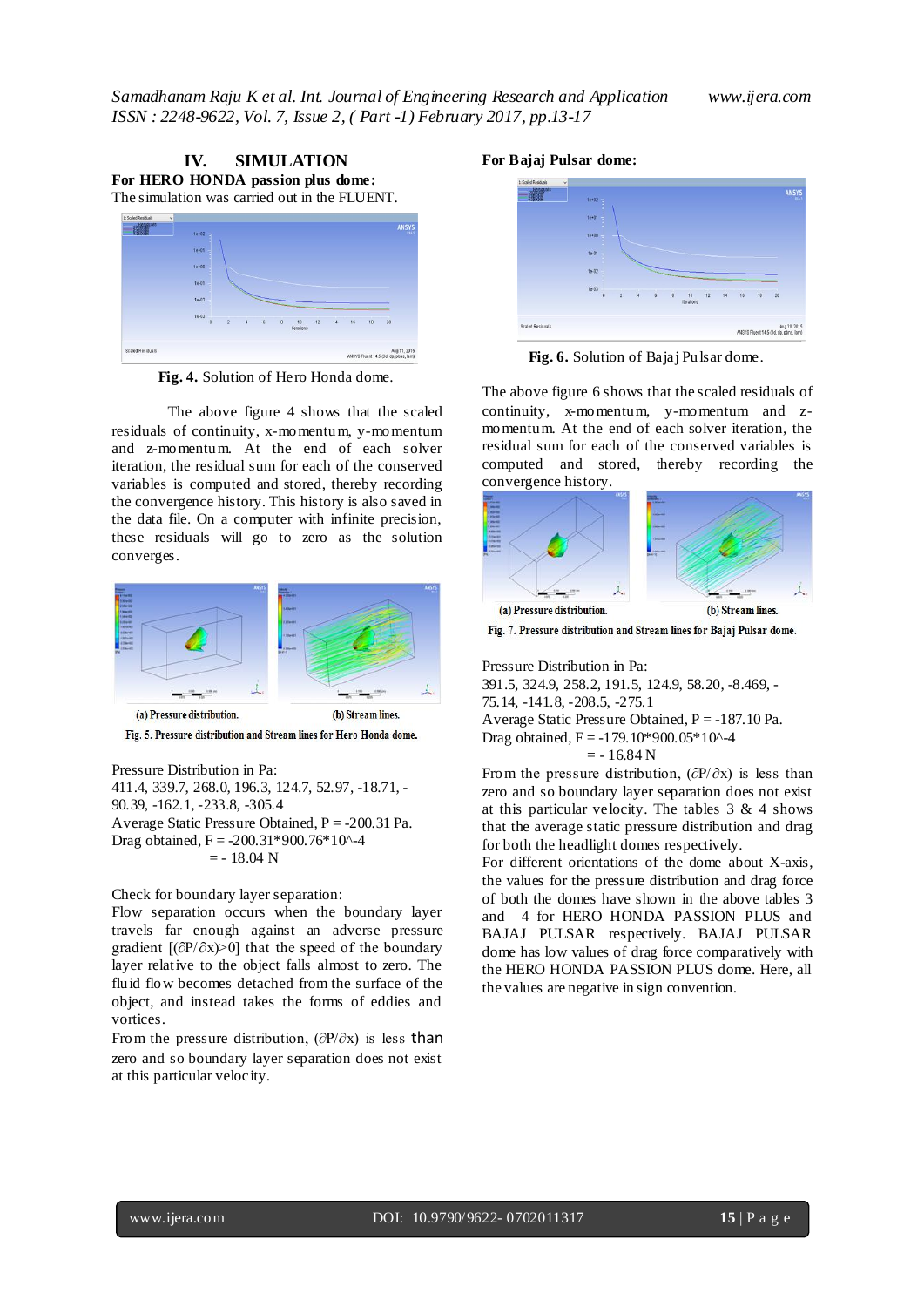| ANGLE(IN | PRESSURE(Pa)& | 20 <sub>m/s</sub> | 40m/s  | 60m/s   | 80 <sub>m/s</sub> |
|----------|---------------|-------------------|--------|---------|-------------------|
| DEG)     | DRAG(N)       |                   |        |         |                   |
| 0        | P             | 210.12            | 838.38 | 1880.89 | 3338.92           |
|          | F             | 18.91             | 75.45  | 169.2   | 300.50            |
| $5(+Z)$  | P             | 222.58            | 876.40 | 1972.44 | 3495.9            |
|          | F             | 20.03             | 78.87  | 177.5   | 314.63            |
| $10(+Z)$ | P             | 223.31            | 884.28 | 1988.64 | 3531.33           |
|          | F             | 20.09             | 79.58  | 178.97  | 317.81            |
| $15(+Z)$ | P             | 238.52            | 951.23 | 2132.72 | 3794.5            |
|          | F             | 21.46             | 85.61  | 191.94  | 341.5             |
| $5(-Z)$  | P             | 192.47            | 770.32 | 1724.51 | 3072.72           |
|          | F             | 17.32             | 69.32  | 155.20  | 276.54            |
| $10(-Z)$ | P             | 180.40            | 722.67 | 1627.81 | 2873.73           |
|          | F             | 16.23             | 65.04  | 146.50  | 258.63            |
| $15(-Z)$ | P             | 174.61            | 689.84 | 1550.20 | 2753.62           |
|          | F             | 15.71             | 62.08  | 139.51  | 247.82            |

#### **Table 3:** For Hero Honda dome

#### **Table 4:** For Bajaj Pulsar dome

| ANGLE(IN | PRESSURE(Pa)& | 20 <sub>m/s</sub> | 40m/s  | 60m/s   | 80 <sub>m/s</sub> |
|----------|---------------|-------------------|--------|---------|-------------------|
| DEG)     | DRAG(N)       |                   |        |         |                   |
| 0        | P             | 143.82            | 576.31 | 1296.74 | 2306.17           |
|          | F             | 12.94             | 51.86  | 116.70  | 207.55            |
| $5(+Z)$  | P             | 158.39            | 626.12 | 1404.87 | 2496.54           |
|          | F             | 14.25             | 56.35  | 126.43  | 224.68            |
| $10(+Z)$ | P             | 155.17            | 634.37 | 1425.85 | 2514.43           |
|          | F             | 13.96             | 57.09  | 128.32  | 226.29            |
| $15(+Z)$ | P             | 169.95            | 678.25 | 1522.35 | 2694.11           |
|          | F             | 15.29             | 61.04  | 137.01  | 242.46            |
| $20(+Z)$ | P             | 179.74            | 716.18 | 1600.34 | 2849.11           |
|          | F             | 16.17             | 64.45  | 144.03  | 256.41            |
| $25(+Z)$ | P             | 200.21            | 801.07 | 1802.19 | 3209.68           |
|          | F             | 18.01             | 72.09  | 162.19  | 288.87            |

### **V. WIND TUNNEL**

Majority of experimental data needed in aerodynamics is generated using wind tunnels. Wind Tunnel is a device for producing airflow relative to the body under test. Wind tunnels provide uniform flow conditions in their test section. The figure 8 shows a suction type and open circuit low speed wind tunnel used to calculate the pressure distribution and drag force on the surface of the headlight dome which is to be placed in the test section of wind tunnel.



**Fig. 8.** Wind tunnel test rig.

After each run, the intake gets fresh air from the atmosphere. The effuser of the wind tunnel is the part of the wind tunnel from the beginning to the entry to the test section. The effuser makes the flow ready for the test section conditions. The test section provides the desired uniform flow conditions along and across the section. It is important that the test section conditions are controllable.

For HERO HONDA PASSION PLUS dome only, the validation has performed.

Wind tunnel specifications:

1. The total length of the wind tunnel is 5 m.

2. The axial fan and the duct is 0.6 m long.

3. The maximum height is about 2 m.

4. Test section of 30 cm\*30 cm cross section and 100 cm length.

5. Axial flow fan with aluminum cast airfoil shaped blades driven by a 5 KW AC motor mounted outside the duct.

Assume the loss factor (K) is 0.11 because of the losses at inlet, outlet, test section, diffuser, obstructions, and change of cross sections.



(a) Profile. (b) Regions. (c) Tapping arrangement Fig. 9. Scale down profile of Hero Honda dome.

The figures 9 and 10 shows that the arrangement made to the model and fixing it in the test section of the wind tunnel. The velocity of the air flow will be measured from the pitot tube and the pressure distribution can be measured by the pressure taps connected to the multi limb manometer.